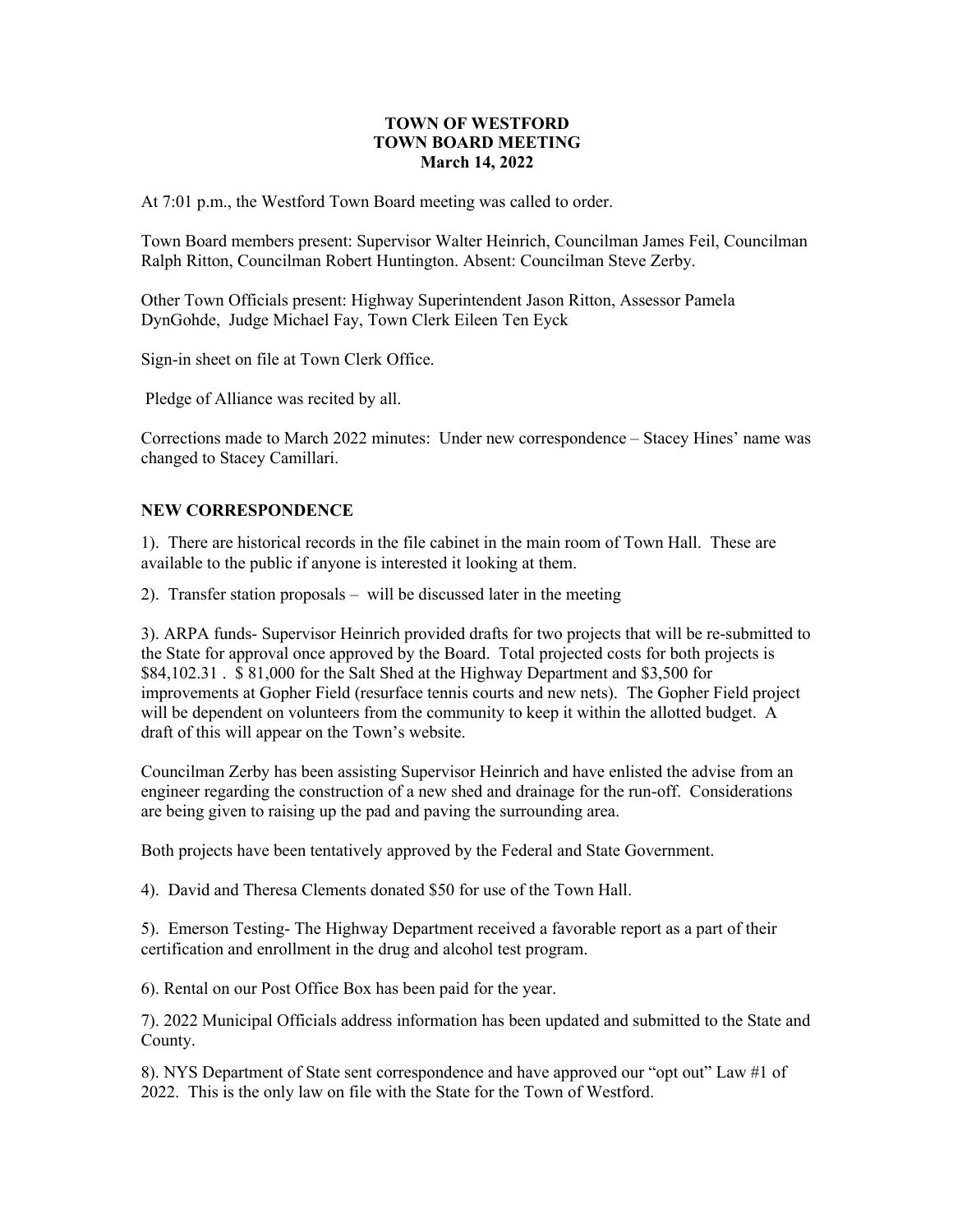# **OLD BUSINESS**

1). Supervisor Heinrich provided two rough drafts regarding options for the Transfer Station. We will require bid proposals for rental/lease for a trash compactor. The tentative proposals are as follows:

a). Bid #1- The compactor will need, at a minimum, 35 cubic yards of household refuse (no c and d waste). The lease should include all repairs and maintenance cost including providing a loaner unit in the event the original equipment fails. Further, the agreement should include trucking to empty and return from an approved location. We will continue with our part time employees unless the owner doesn't want others to operate their equipment. Dumping would occur every two weeks.

b). Bid #2 – A yearly contract with a trash service to conduct household refuse pickup at the Town's Transfer Station garage. The contract must specify either with or without an operator for the truck. A bid submitted without an operator assumes the Town will provide an attendant to compact the trash only. Any operation of the truck to and from an approved location is responsibility of the contractor. Current days of operation are Tuesdays and Saturdays from 6:00 a.m. to 2:00 p.m. Bids may be submitted for one or two days of operation. The contractor must ensure that refuse pick up is available on scheduled day of operation. It may be cost prohibitive to run this service for two days.

Things to consider:

-Is it feasible for us to have someone park a truck there for a day or two of operation? This could eliminate our part time employees which currently cost \$15,000/year.

- bid needs to include a non-collusion clause and a million-dollar insurance coverage policy.

- the town will have the right to refuse any bids submitted and current operations may continue until our equipment fails.

- a bag fee is also an option in addition to any changes to the Transfer Station.

- if there are changes to the number of days of operation a Public Hearing would need to be held.

Supervisor Heinrich will fine tune the bid proposals for approval by the Board. An ad will be placed in The Daily Star once approved.

2). Tim Johnson (OE Connect) contacted Supervisor Heinrich requesting a further reduction on the taxes. Pam Dyn-Gohde (Town Assessor) provided the numbers to back up her initial 40% reduction and why this is a fair amount. OEC received grant money and it is Mr. Johnson's (OEC's) responsibility to fulfill this obligation. OEC is requesting a reduction to 0%. This is going to litigation. The Board denied a further reduction at this time. Supervisor Heinrich contacted Spectrum to who will re-map Westford to see if they can or will expand service in Westford.

## **NEW BUSINESS**

1). Profit/Loss statement provided to the Board. Contractual services for the Highway Department are 40% through their budget at three months into the new year.